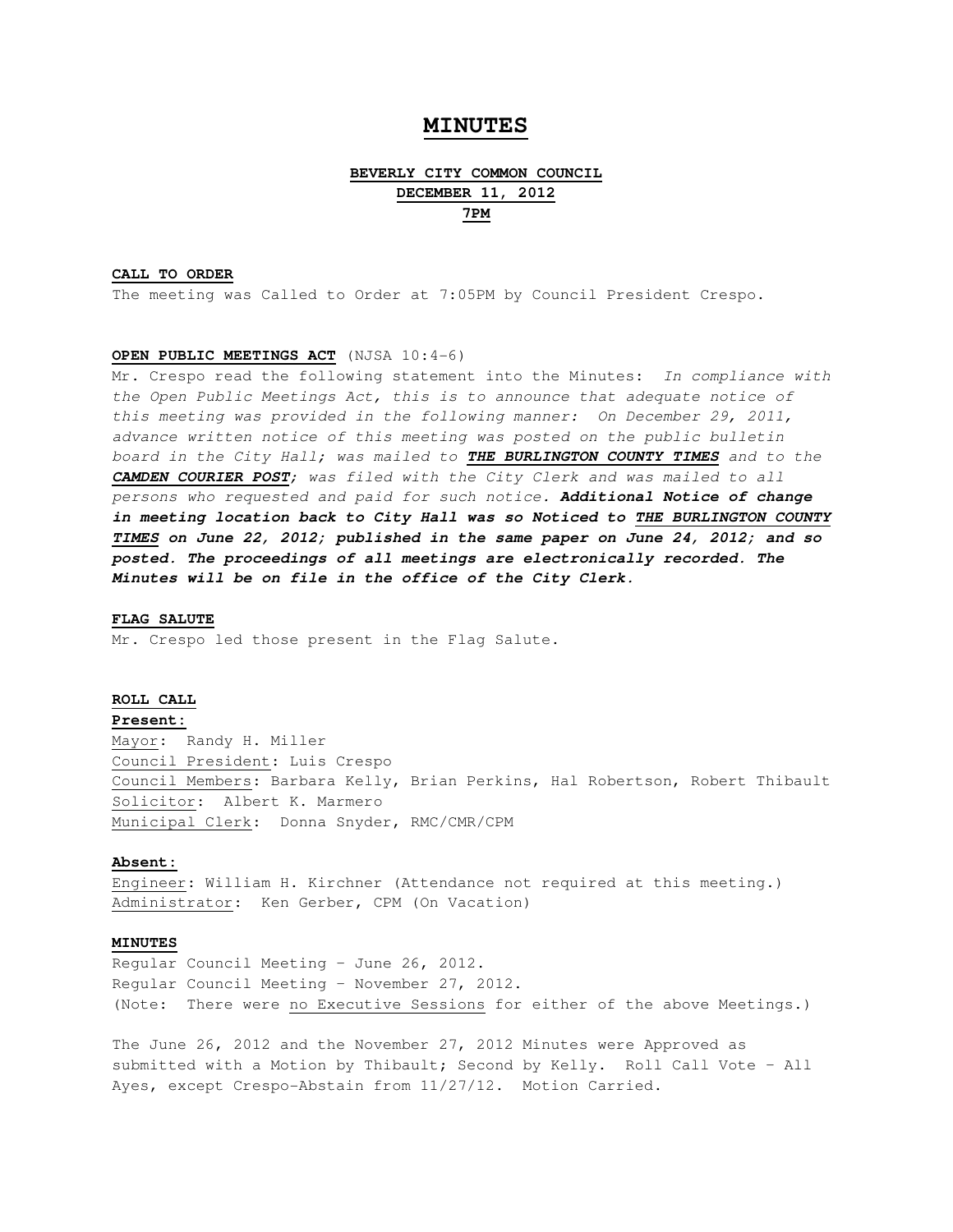# **ORDINANCES**

#### **ORDINANCE 2012-11: INTRODUCTION/FIRST READING**

 An Ordinance amending Section 2-1.6(d) of the Beverly City Code to establish a two minute limit on Public Comment at meetings of the Common Council. Said Ordinance will come before Council for Second Reading/Public Comment and Adoption at their December 27, 2012 meeting, at 7PM at Beverly City Hall, at which time all those wishing to be heard on same will be so heard. Copies of said Ordinance are available to view at the Municipal Clerk's Office, 446 Broad Street, Beverly, NJ 08010 during regular business hours, M-F 9A-5P.

 Motion to Approve on First Reading/Introduction by Robertson; Second by Kelly. Roll Call Vote – All Ayes. Motion Carried.

#### **RESOLUTIONS**

## **RESOLUTION 2012-266**

A Resolution authorizing the Beverly City CFO to make Budget transfers within the 2012 General Fund, covering balances overspent in certain line items as shown. Motion to Approve by Thibault; Second by Kelly. Roll Call Vote – All Ayes. Motion Carried.

## **RESOLUTION 2012-267**

 A Resolution authorizing payback for 40 hours of prior accumulated Vacation Time to Officer Shawn Mickle, in the total amount of \$1,308.80 (\$32.72/hr. x 40hrs.), as provided for in the Beverly City Employee Handbook and the current Beverly City Police Contract. This payment is made with Certification of Funds by the Beverly City CFO.

 Motion to Approve with corrected amount as \$1,312.88 (\$32.82/hr. x 40 hours) by Robertson; Second by Thibault. Roll Call Vote – All Ayes. Motion Carried.

### **BILLS LIST**

The December 10, 2012 Bills List was Approved as submitted with a Motion by Thibault; Second by Perkins. Roll Call Vote – All Ayes, except Kelly-Abstain #1025, 12/10/12. Motion Carried.

# **TAX COLLECTOR'S REPORT** – November, 2012

The Tax Collector's November, 2012 Report was accepted as submitted with a Motion by Thibault; Second by Kelly. Roll Call Vote – All Ayes. Motion Carried.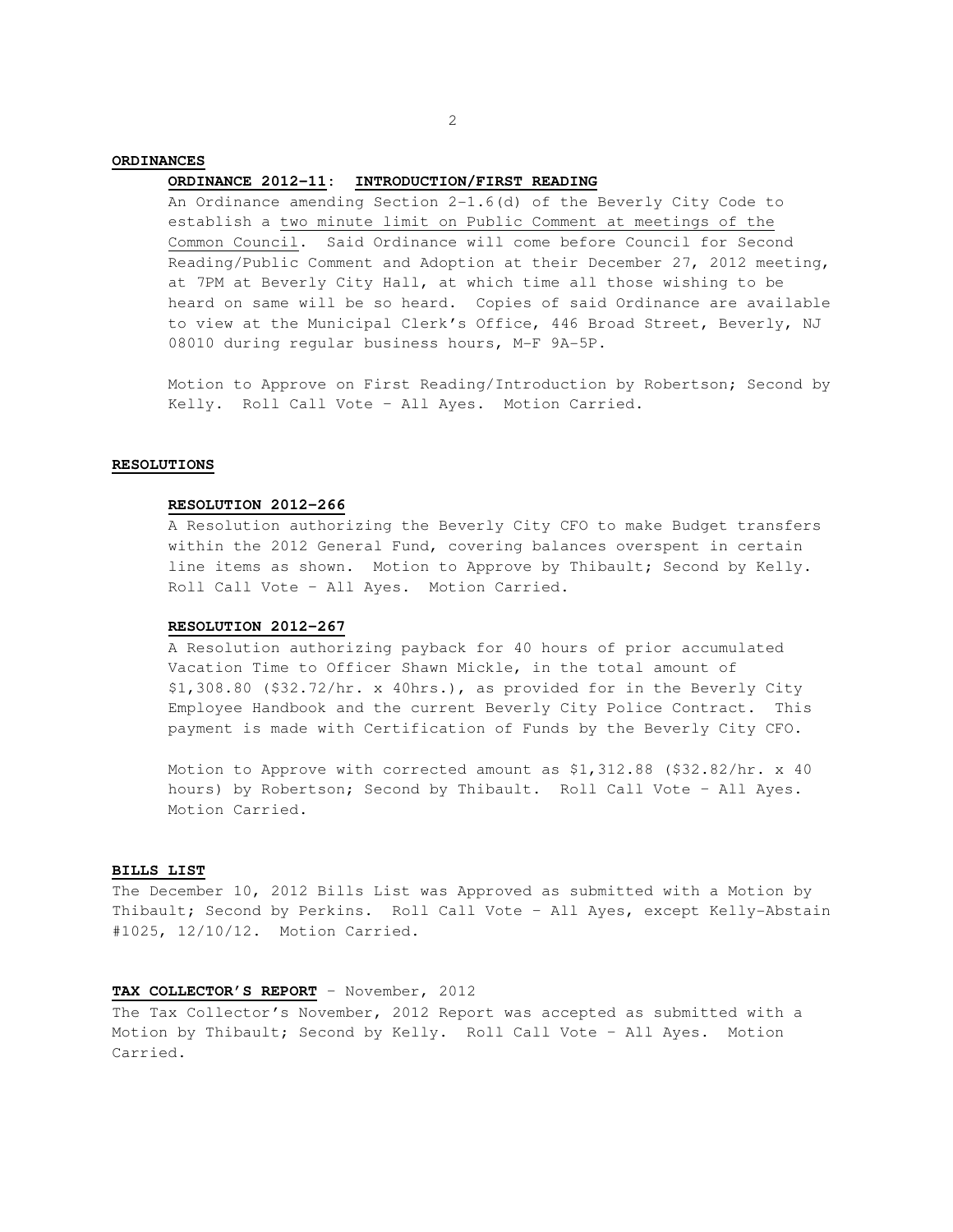#### **NEW BUSINESS**

#### **Proposals/Qualifications for Professionals for the 2013 Calendar Year**:

RFP's received by the required due date: November 30, 2012 at Noon to the Clerk's Office, were distributed to current Council Members as well as to the 2013 newly elected Members, Messrs. Bancroft, Lowden, and Carlbon for their review.

 **Auditor:** Inverso & Stewart

 **Engineer – City:** Environmental Resolutions, LLC

 **Engineer–Planning Board of Adjustment:** Environmental Resolutions, LLC

 **Prosecutor:** Dean J. Buono R. Louis Gallagher, II

 **Public Defender:** Neal E.Rosenberg

 **Risk Management Consultant:** Alamo Barclay Group Haines & Haines Hardenbergh

 **Solicitor – City:** Kearns, Reale & Kearns Long Marmero & Associates, LLP Parker McCay Raymond, Coleman, Heinold & Norman, LLP

 **Solicitor – Planning Board of Adjustment:** Siciliano & Associates

**Solicitor – Redevelopment:** Brown & Connery Maley & Associates Parker McCay

#### **TAKE NOTE:**

 Although appointment of a **Municipal Court Judge** does not fall under the "Request For Proposals/Qualifications" process, our current Beverly City **Municipal Court Judge Richard E. Andronici** has chosen to submit his 2013-2016 Reappointment application paperwork for the information of Council.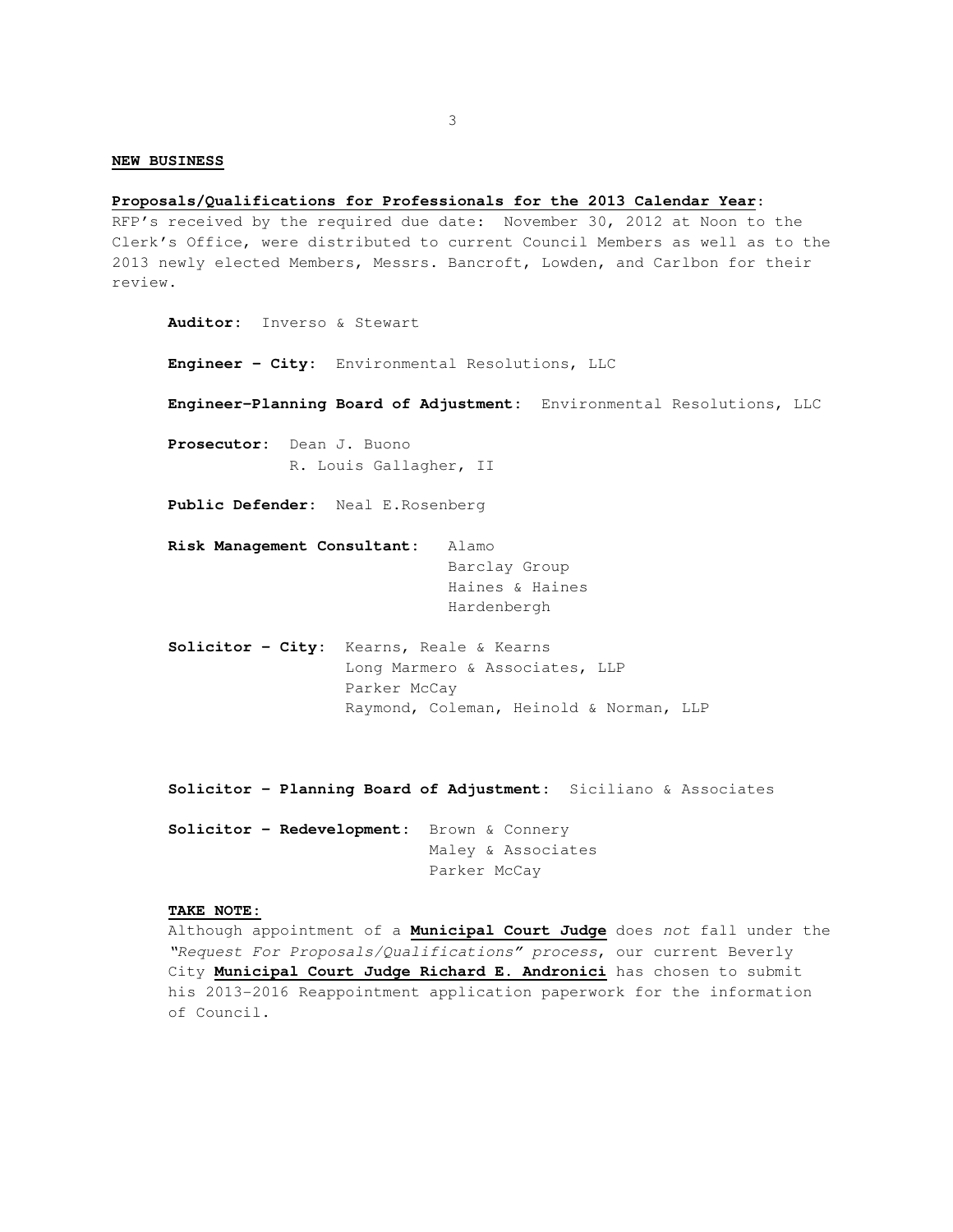**CFO MEMO** – For Council input/approval: Re waiving interest on delinquent taxes if paid by 12/31/12. This would be done by Resolution.

#### **RESOLUTION 2012-268**

 A Resolution of the Common Council of the City of Beverly waiving Interest on delinquent taxes if paid by December 31, 2012.

 Upon discussion, Motion to Approve by Kelly; Second by Perkins. Roll Call Vote – All Ayes, except Thibault-Nay. Motion Carried.

**CFO MEMO** – For Council input/approval: Lease of a new copier. This would be done by Resolution. Upon discussion, Council requested the Toshiba Representative to be present at Council's December 27, 2012 meeting to review the benefits of the test Copier being utilized on a trial basis by the Clerk's Office for the last 4 weeks. All in Favor. Aye.

## **BURLCOJIF** – November 14, 2012 Safety Inspection Report

The Clerk reviewed the Report, and Mr. Thibault commented that, per the Report, improvement should be seen with the SJO's for the Police Department. The Clerk advised that she would relay the information to the Director of Public Safety.

**BURLCOJIF – 2012 Dividend Announcement**: The JIF has authorized the release of a \$450,000. dividend to help combat increasing costs. Beverly City's share of this total is \$18,588. We need to advise them of the City's preference for receipt of said dividend. See options in your packets.

Upon discussion it was agreed that Beverly's 2012 dividend would stay with the JIF to pay down our principal.

## **RESOLUTION 2012-269**

 A Resolution of the Common Council of the City of Beverly authorizing Beverly City's total 2012 Dividend share of \$18,588.00 to be utilized as a credit against the City's 2013 Assessment. Motion to Approve by Thibault; Second by Robertson. Roll Call Vote – All Ayes. Motion Carried.

**MEL JOINT INSURANCE FUND** – An update on the Elected Official's Seminars, and a copy of "Walk the Walk" DVD re Pedestrian Safety was distributed to each Council Member for their review.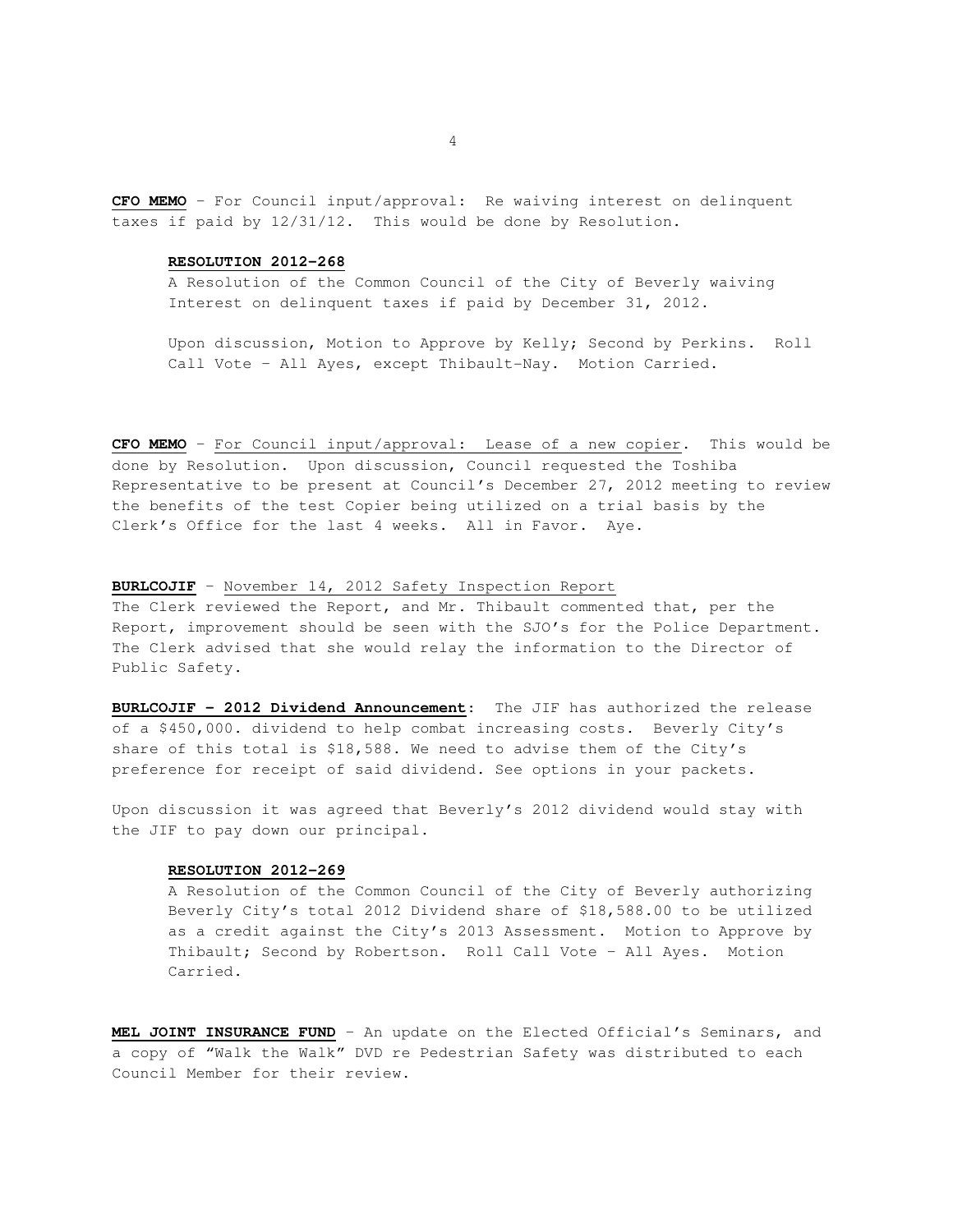**NJDEP** – The 2012 Green Communities Grant Notice information was distributed for Council review.

#### **OLD BUSINE**SS

None at this time.

# **CORRESPONDENCE**

The Correspondence was read by Mayor Miller and will be processed/filed accordingly in the office of the Municipal Clerk.

## **COMMENTS/REPORTS**

**ADMINISTRATOR –** On Vacation through 12/14/12

**SOLICITOR** – Comments will be held for Executive Session.

**ENGINEER** – Attendance not required at this meeting.

#### **COUNCIL MEMBERS**

 Mr. Thibault asked for an update on Leaf Collection by Public Works. Mr. Crespo advised that every street has been collected at least once, and that Public Works is currently making a second pass through.

## **CLERK**

 Ms. Snyder advised that the Recodification process with General Code will begin in January 2013, taking approximately 18 months to completion. She also advised that the Beverly City Tax Assessor has advertised that the 2013 Proof Book (Assessments for 2013) will be open for inspection December 27, 2012 in his office at Beverly City Hall between the hours of 6-8PM. Lastly, she stated that her office had received notice that Scibal Associates, Inc. had changed their name effective December 1, 2012 to "Qual-Lynx", and to be aware of same relative to any paperwork stating same.

## **PUBLIC COMMENT**

This portion of the meeting provides the public with an opportunity to ask questions of City Council concerning the City, or to address questions to the Administrator/Director of Public Safety. **Please state you name and address for the record.** 

Public Comment was had by Mr. Pirylis, Ms. Thompson, Ms. McCormick, and Ms. Carlbon. Topics included Ordinance 2012-11 relative to the two-minute comment period; the Court Room speaker system not being loud enough for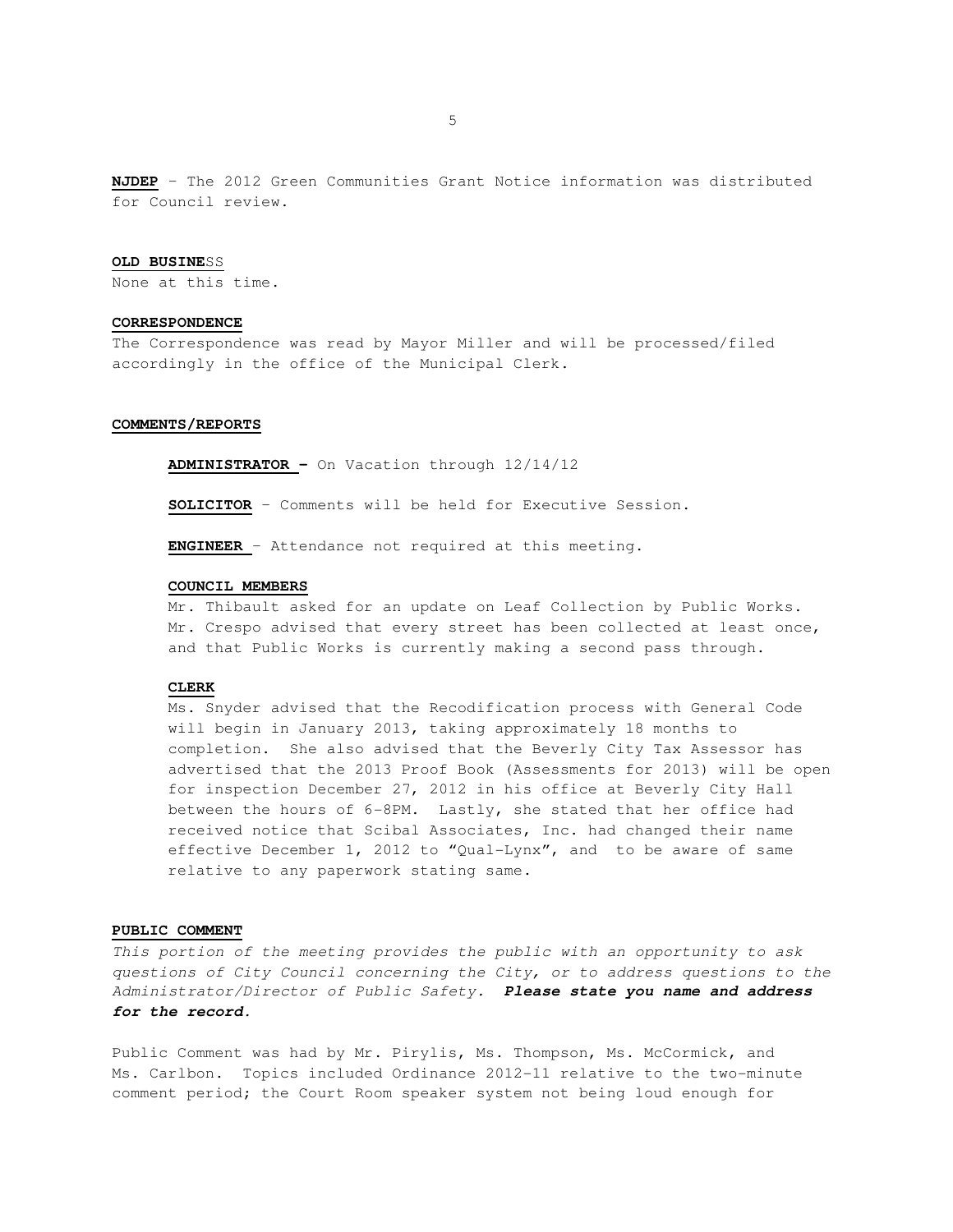individuals seated in the rear of the room; a Police incident that the Solicitor will investigate; the Comcast Franchise Renewal timeline.

There being no further discussion, Public Comment was closed at 8:02PM.

# **EXECUTIVE SESSION**

# **Resolution 2012-270:**

A Resolution of the Common Council of the City of Beverly to hold Executive Session in accordance with the Open Public Meetings Act, P.L. 1975, Chapter 231, permitting the exclusion of the Public from a meeting in certain circumstances which the Governing Body deem now exist: Discussion to be had on Personnel, Litigation, and Contractual matters.

### **RICE NOTICES: Police Department**

 Detective Dean Allen Sergeant Jim Boettger Officer Theresa Matthews Officer Michael Megara Officer Robert Raditz Officer Justin Zeuner

**ACTION AFTER EXECUTIVE SESSION:** YES\_X\_\_ (See below) MO\_\_\_\_

# **RESOLUTION 2012-271**

 A Resolution relative to finalizing the payment schedule in the Daniel Schoen litigation, to be Memorialized at Council's 12/27/12 Meeting. Motion to Approve by Kelly; Second by Perkins. Roll Call Vote – All Ayes, except Robertson-Abstain. Motion Carried.

#### **RESOLUTION 2012-272**

 A Resolution relative to appointing Part-time Officer Robert Raditz as a Full-time Provisional Officer effective immediately at Step 2, \$45,000.00 per year, with Benefits after thirty (30)days, according to the current FOP Contract. Permanent Appointment is pending successful completion of the required Civil Service testing. Said Resolution to be Memorialized at Council's 12/27/12 meeting.